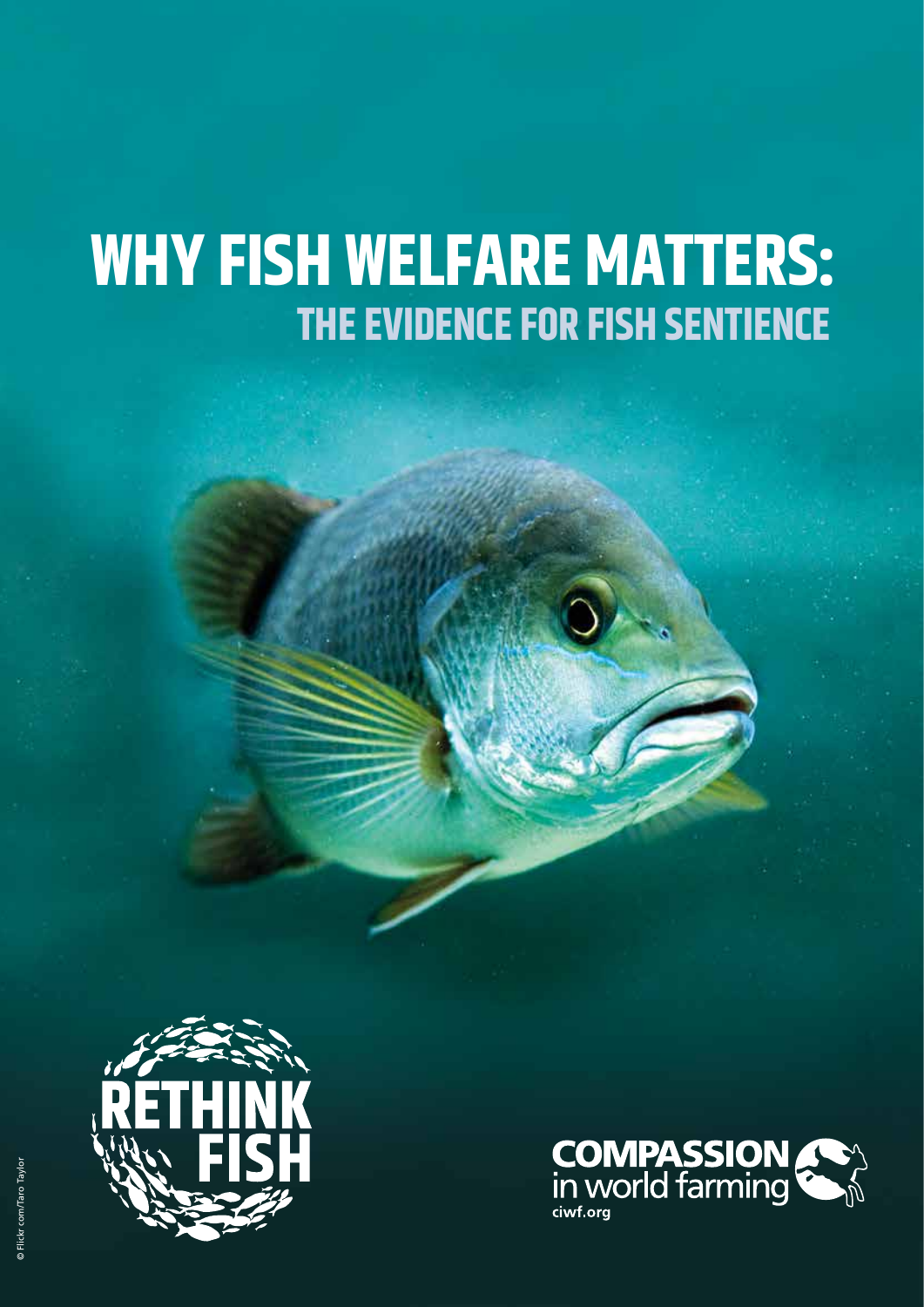### **WHAT IS SENTIENCE?**

Sentience refers to having the awareness and cognitive (mental) ability necessary to have emotions $^{\text{1}}$ . This means sentient beings don't just detect, observe or react to the things around them, but they can also feel something in response. Emotional states make evolutionary sense: some (e.g. pleasure) incentivise and reward you for behaviours that benefit your survival and chances of reproduction, and others (e.g. fear) reinforce the negative experience of doing something harmful and make you more likely to remember and avoid that in the future<sup>2</sup>. It is therefore unsurprising that the capacity for 'feelings' has evolved in different animal groups.

### **WHY DOES SENTIENCE MATTER?**

As sentient beings can feel positive and negative emotions, happiness and fear, and can experience pain, we have a duty of care for the welfare of those that we farm and keep in captive environments. One animal group that has historically been forgotten in discussions of animal sentience and suffering, is fish. But fish are used in enormous numbers by humans for food, experimentation and as pets. Globally, up to 3 trillion fish are caught from the wild and up to 160 billion are farmed for human consumption each year<sup>3</sup>. This is around 40 times more animals than all the farmed land animals combined (which is approximately 74 billion<sup>4</sup>). This is having a devastating impact on wild fish populations, the aquatic environment, and crucially – fish welfare.

### **HOW DO WE KNOW THAT FISH ARE SENTIENT ANIMALS?**

There is a growing body of scientific evidence to show that fish are sentient<sup>5-11</sup>. However, the sentience of any other animal – whether that's a fish, a dog or even another human – is not something we can directly measure. Instead, we can observe how animals behave in the wild, and use research studies to test different aspects of behaviour, cognitive abilities and physiological responses<sup>12</sup>. This allows us to make robust conclusions about the inner thoughts and feelings of other animals, including fish. Understanding a fish's capacity for feeling pain and suffering is particularly important in relation to the way they are treated in fish farms and wild capture fisheries around the world.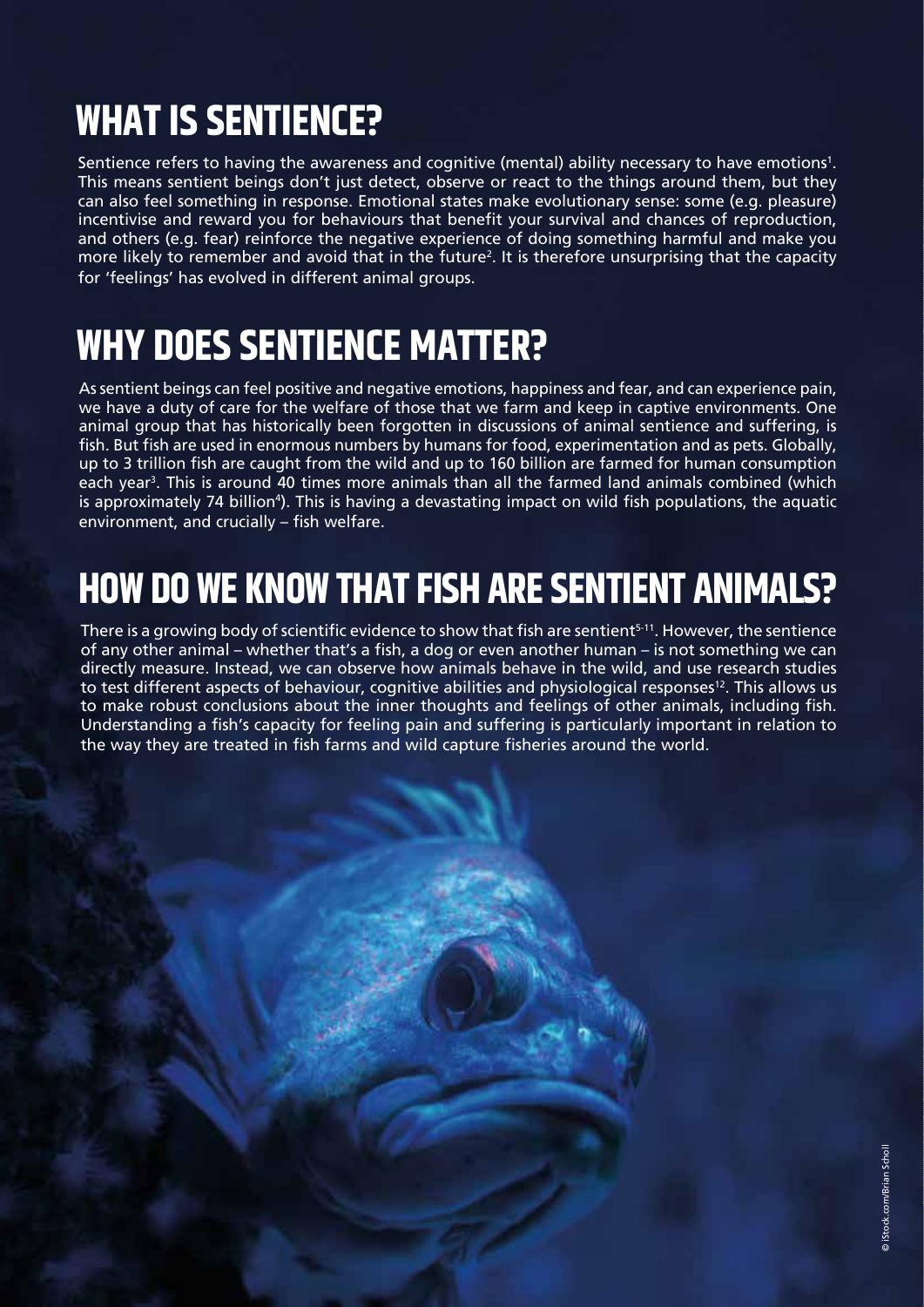### **EVIDENCE THAT FISH HAVE INNER THOUGHTS AND FEELINGS**

Scientific studies have found evidence that fish have 'access consciousness'. This is **the ability to introspectively think** about a mental state, either current or associated with a past memory, and have thoughts about  $information<sup>13</sup>$ . Essentially, it means you can create a mental representation of something.



Frillfin gobies live in intertidal rock pools. When the tide goes out they become trapped in a pool which leaves them vulnerable to predators. But if needed they can escape danger by jumping from pool to pool, even though they are unable to see where they are jumping. They do this by memorising the layout of the pool – **creating a mental map** of the area – when the tide is high, so that if a predator comes, they know which direction, and how far to jump, in order to escape $14$ .



Siamese fighting fish are able to predict the winners and losers of fights based on prior information, such as dominance and fighting ability, and use this information to **make logical**  deductions about others in the group<sup>15</sup>, which is an impressive ability.

Fish also show examples of 'phenomenal consciousness', which refers to the experience of sensing what is around you, and the **emotions and feelings** generated by what you detect – this gives rise to a feeling that you know you exist<sup>13</sup>. In humans there are structures (the limbic system) in the brain that affect our emotional behaviour, and they work closely with the dopamine system. **Fish also have a dopamine system**, and researchers have identified a specialised area in the fish forebrain that seems to work much like our limbic system<sup>13</sup>.

Fish also change the way they react to an aversive situation based on the context, which shows that **they are flexible and not just acting based on reflex.** 



In one study, trout were exposed to mild electric shocks in a part of their tank, and soon learnt to avoid the area. But when researchers added more fish to the adjacent tank, they began to tolerate the mild shocks in order to socialise with the others, something which was clearly important to them<sup>16</sup>.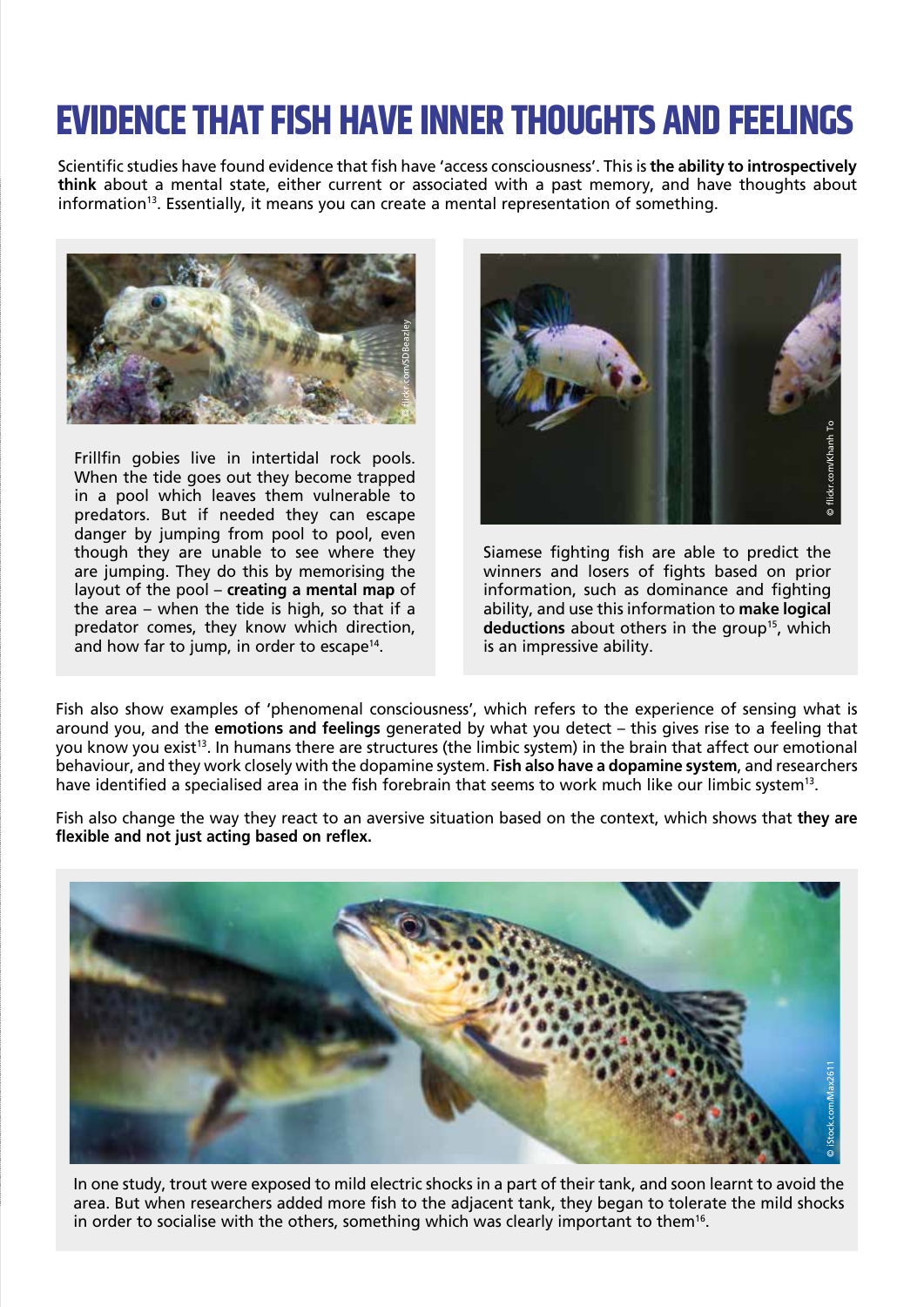Scientists have also found that fish may become pessimistic or optimistic, and the mood of some fish is affected by the presence or absence of their mate.

The mood of convict cichlids – monogamous fish which form strong pair bonds in the wild – is affected by the presence of their partner. Researchers found that females who could see their preferred male were optimistic when performing a task, and those who could only see a nonpreferred male were pessimistic<sup>17</sup>.



Other fish have passed behavioural tests designed to assess 'self-consciousness', which is an awareness of yourself as a separate entity from others and the world around you. This test involves animals first being presented with a mirror and allowed to see themselves. They are then marked (e.g. a red dot of paint to the head) and their behaviour is again observed. Animals that are deemed to pass the test usually change their behaviour – moving around the mirror to better see the mark, and trying to rub it away. Human babies fail this test until they reach around 18 months old. The cleaner wrasse<sup>18</sup> and the giant manta ray<sup>19</sup> have joined chimps, elephants, dolphins and others on the list of animals able to pass the test, which suggests they may be self-aware.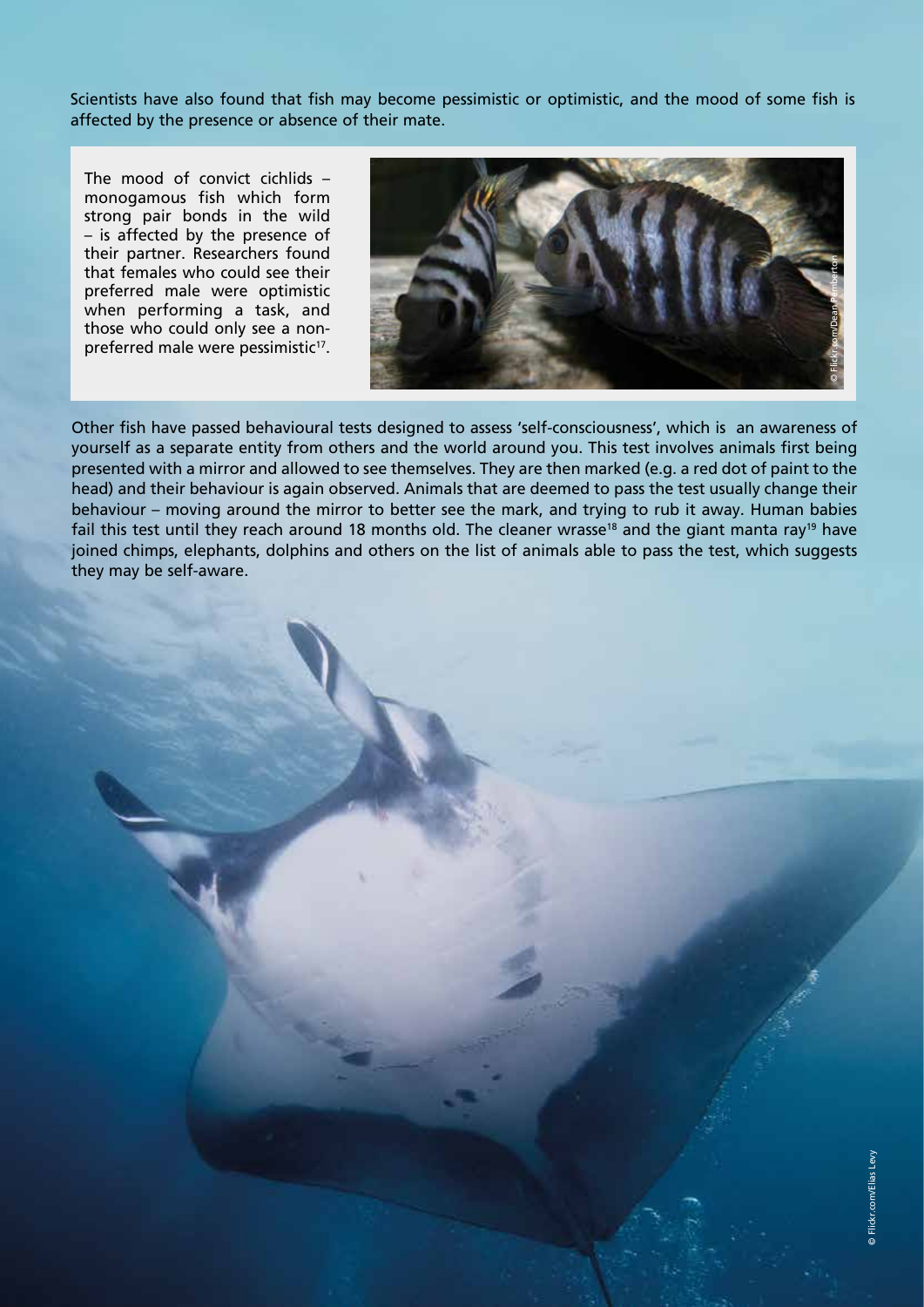# **THE COMPLEX BEHAVIOURS AND COGNITION OF FISH**

There are over 32,000 (and counting) known species of fish around the world<sup>20</sup>. The behaviours and abilities that allow fish to flourish in the many different aquatic habitats they live in are diverse and very impressive. In fact, fish are much more intelligent than most people give them credit for.

Fish behaviour is fascinating in itself but, more importantly, it gives us insights into the internal world of fish. Some examples are given here but these are just a drop in the ocean of studies documenting these abilities – many serve as further evidence that fish are indeed sentient animals.

#### **LEARNING AND PROBLEM SOLVING**

Fish can learn a wide variety of things; they can learn how to perform certain tasks, memorise journeys and where to locate food. They can remember information about other fish in the group, such as which fish perform better in fights, which fish are trustworthy, and which are poor co-operators $21$ . They can also remember negative experiences and learn to avoid harmful objects that caused them pain and fear in the past<sup>16, 22, 23</sup>. The truth is very far from the 3-second memory that fish are often accused of having; many fish have impressive longterm memories lasting several years<sup>11, 21</sup>.

In one learning test, cleaner wrasse were shown to outperform chimpanzees, orangutans and capuchin monkeys in a complex learning task $24$ . This is not the outcome that many people expect, but it demonstrates that fish can excel when given suitable tests that work to their natural abilities. Some fish even have numerical skills<sup>6</sup> and some solve problems with innovative solutions. The tuskfish uses a rock as an anvil to open a cockle shell; this conforms to the definition of tool use<sup>25</sup>.



#### **SOCIAL LIVING**

Shoals of fish may look like random collections to the human eye, but fish usually form relatively stable groups and become familiar with the individuals within that group<sup>21</sup>. Fish can learn from others in the group and social traditions can form this way, especially in long-lived species. Traditions are believed to be responsible for the migration routes of several species of fish, including cod<sup>26</sup>.

#### **COMMUNICATION AND COOPERATION**

Fish communicate with each other using body language, releasing chemicals in the water, and some use sounds, electrical pulses or bioluminescence<sup>11</sup>. This allows for many social complexities such as courtship, social bonds, fighting, reconciliation, and cooperation $21$ . Some fish cooperate when gathering information about predators, when foraging, digging pits, or when defending a territory or their young<sup>27</sup>.

One well known example of cooperation between different fish species is of cleaner wrasse and their 'client' fish, to whom they offer a parasite and dead skin removal service. They can recognise each of their regular clients who present themselves to a cleaner's station on coral outcrops<sup>28</sup>. The client will swim away if the cleaner should accidentally bite them<sup>28</sup>. However the cleaner will entice the client back by quickly following them and giving them a back rub<sup>28</sup>. Cleaner fish have been found to prioritise waiting clients based on their residential status (local or transient) and their foraging tendencies (predator or non-predator)<sup>29</sup>. Some cleaners pair up to provide a better service<sup>30</sup>.



Not only do fish communicate and cooperate with shoal mates and other species of fish but some even engage with non-fish species. For example, groupers have been seen hunting cooperatively with octopus<sup>31</sup>. Cooperation between different species is very rare in the animal kingdom.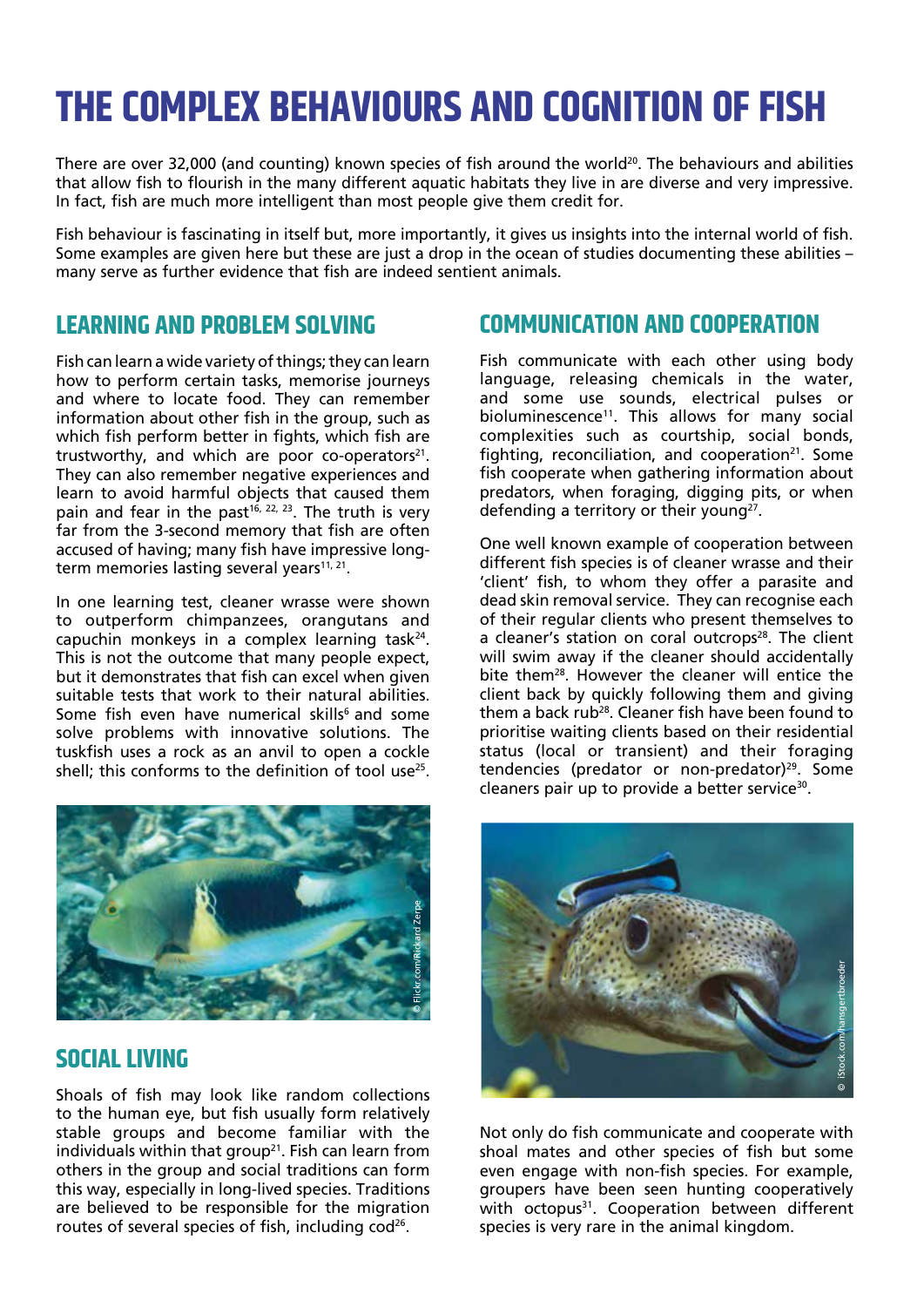## **FISH FEEL PAIN**

**Pain is an important survival mechanism. When animals experience pain – not just act on reflex – but detect, feel and remember pain, it helps them to learn about harmful things to avoid in their environment32. Fish are no exception.** 

#### **FISH HAVE THE PHYSIOLOGY NEEDED FOR DETECTING PAIN**

- Fish have the necessary receptors and nerve fibres to detect painful events; both A-delta fibres which transmit the first sharp pain and C fibres which transmit the slower, duller type of ache<sup>33</sup>.
- Electrical signals are passed on to the brain for processing after painful stimuli triggers activity in the nervous system<sup>13</sup>.
- **T** Teleost fish have elaborate forebrains. The brains of fish are arranged in a similar structure to mammal brains, with the exception of the neocortex which developed in mammals<sup>20</sup>. Some people argue that the lack of a neocortex in fish means that they cannot be sentient. However, that is like arguing that fish cannot breathe because they don't have lungs. Brains of different animals have evolved to do similar things in slightly different ways, or using different structures<sup>32, 13</sup>. Another example of this is that vision is processed in the cortex in mammals, but in fish and reptiles vision is processed in the optic lobe, and yet all of these animals can achieve the same end goal – they can see $34$ .
- Typical physiological changes happen in response to pain, e.g. breathing rate increases, heart rate increases, stress hormones are released<sup>13</sup>.
- Fish respond to pain relief, e.g. morphine. In fact, they have an opioid system that works in a similar way to the one found in mammals, and fish produce the same opioids (the body's innate painkillers) that mammals  $do^{35}$ .

**VISIT RETHINK.FISH ONLINE FOR MORE INFORMATION ABOUT FISH**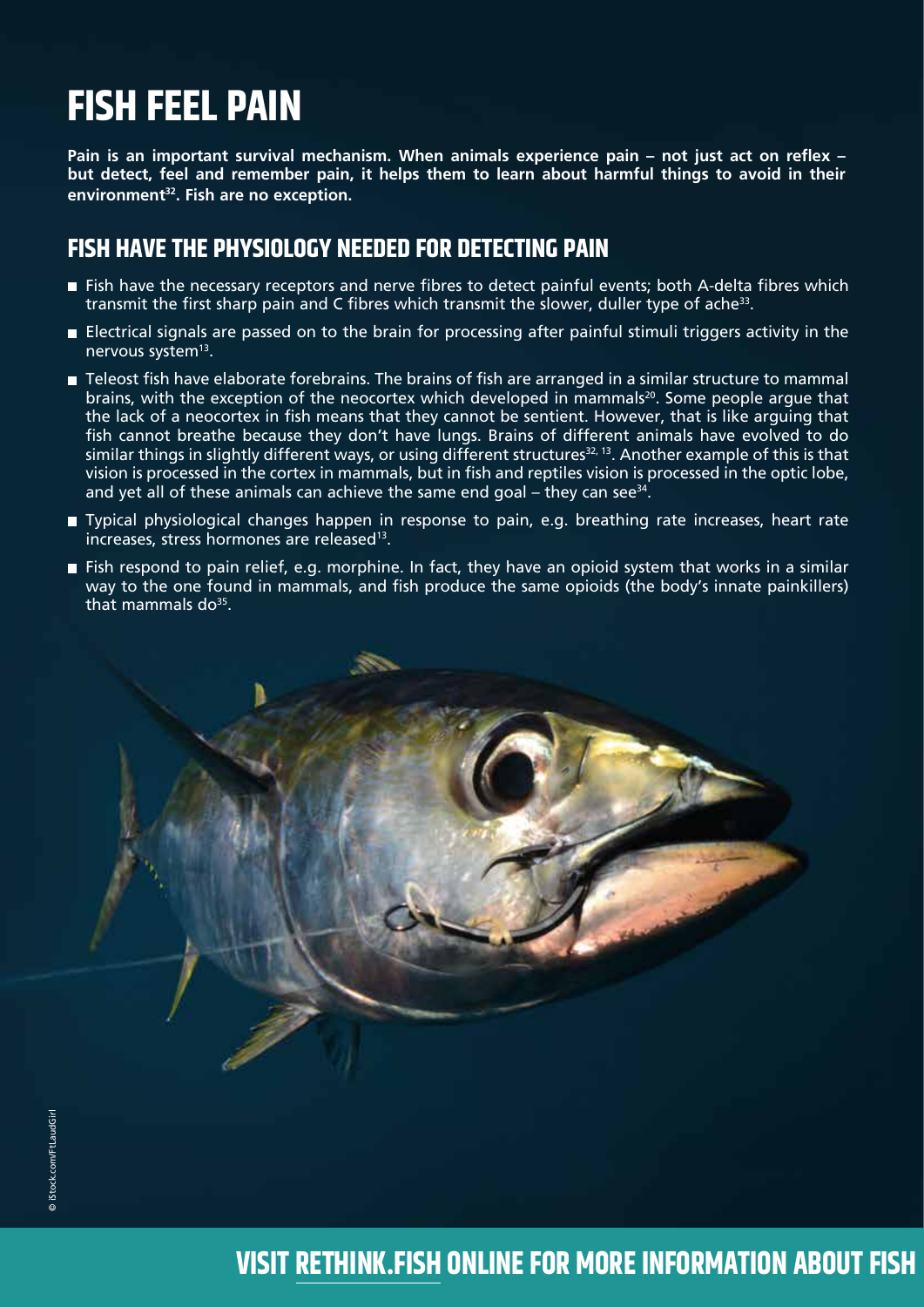### **FISH HAVE AN EMOTIONAL RESPONSE TO PAIN – THEY FEEL IT**

Fish, and other animals, can respond to pain by unconscious recognition of the nervous system<sup>13</sup>. For example, if you put your hand on a hot pan you recoil away before you've even realised what has happened, and only a second or two later do you feel the painful sensation from the burn. However, there is also evidence that fish can experience pain – becoming aware of it mentally and emotionally, and responding to it in a similar manner to other vertebrates<sup>5</sup>. For example:

- Not only do fish try to escape from objects or environments that are causing pain, but they remember and try to avoid the same objects or environments in the future<sup>16</sup>.
- Fish are distracted when in pain. Fish injected with bee venom or vinegar gave less attention to novel objects which they would otherwise be wary of and avoid<sup>36</sup>. But when also given morphine, they showed their normal avoidance behaviour towards the novel objects<sup>36</sup>. Interestingly, morphine only affects the experience of pain, but doesn't remove the source of pain itself, suggesting that the fish's behaviour reflects that their mental suffering from pain was eased by the pain killers<sup>13</sup>.
- **Pain affects the behaviours and decisions made by fish**<sup>37</sup>.
- Like us, fish often pay attention to the area of their body that's been injured. For example, trout and goldfish injected with venom in their lips were seen rubbing their mouths against the side of their tank and the gravel. Trout and carp injected with venom were also observed rocking back and forth near the bottom of the tank36, 38. Vigorous tail fin wafting was observed in zebrafish that were injected with acid near the tail fin, even though they were not swimming and activity was reduced<sup>39</sup>.
- Some fish reduce or lose their appetite when in pain<sup>40</sup>.
- Higher order mental processes are altered significantly by painful stimuli, e.g. their spatial awareness<sup>13</sup>.
- When in pain, fish are willing to pay a cost to gain access to painkillers<sup>41</sup>.
- **Fish trade-off pain for other needs showing that their reactions to pain are not merely reflexes**<sup>42</sup>.

### **CONCLUSIONS**

Fish are sentient. They feel pain subjectively and can suffer.

Victoria Braithwaite – one of the prominent academics studying fish pain concluded in her book on the subject: "there is as much evidence that fish feel pain and suffer as there is for birds and mammals – and more than there is for human neonates and preterm babies" (p.153)<sup>13</sup>. There is also strong evidence that fish feel emotions and have inner thoughts.

As fish are sentient animals, we must meet their welfare needs in captivity. This means ensuring that their physical and mental wellbeing is good and providing them with opportunities to perform their natural behaviours. Acceptance of fish sentience and better understanding of their welfare needs is long overdue. It's time to rethink fish.

#### Read more at: **RETHINK.FISH**